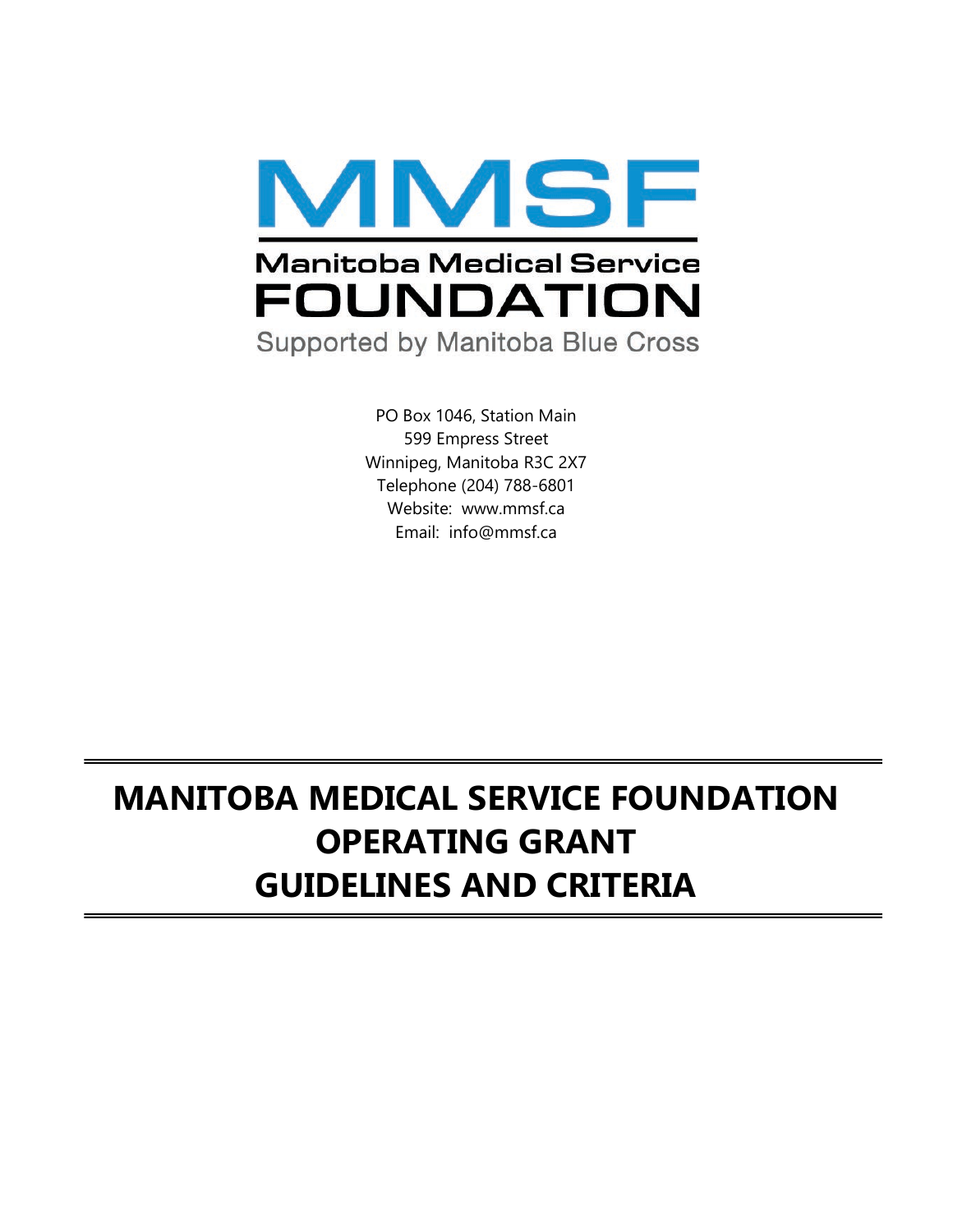

# **GUIDELINES AND CRITERIA FOR APPLICATIONS FOR RESEARCH FUNDS**

The Manitoba Medical Service Foundation (MMSF) will consider the provision of funds for the advancement of scientific, educational, and other activities in the maintenance and improvement of the health and welfare of the residents of Manitoba. The primary focus of the Foundation is to promote and encourage the work of new health researchers in Manitoba.

Research applications are welcomed from Manitoba-based researchers<sup>1</sup> in the health field, e.g., physicians, scientists, social workers, nurses, epidemiologists, and any other health workers engaged through organizations involved in the preventive, therapeutic and rehabilitative care of persons or groups of persons.

Applications may be submitted in a language of your choice, however, to ensure that all applications are similarly and fairly adjudicated, any applications and related materials that are submitted in a language other than English must be accompanied by an accurate translation issued by the primary investigator or a member in good standing of a provincial or territorial organization of translators and interpreters in Canada. Reviews, grant agreements, interviews and all correspondence will be conducted in English. The MMSF does not have the ability to translate applications, documents, or correspondence nor the ability to conduct interviews in any other language.

Board Members of MMSF cannot submit a grant application, nor can they be co-applicants, coinvestigators, or collaborators for MMSF operating grants.

Applications for the Manitoba Medical Service Foundation Operating Grant are located on the MMSF website at [www.mmsf.ca](http://www.mmsf.ca/) and submitted directly to [info@mmsf.ca.](mailto:info@mmsf.ca) All submissions are due by **4:00 pm on August 15**. If August 15 falls on a Saturday or Sunday, the deadline for submission will extend to 4:00 pm the next business day. Only one application per year will be considered from any principal investigator.

Research grants awarded are not to be greater than \$35,000 and are only for a one-year period commencing the 1<sup>st</sup> of April in the following year. All funded projects must begin within three (3) months of the allocation date. Any unused funds may not be carried forward without special permission from MMSF. When permission is obtained from MMSF, a period of three (3) months will be allowed for the expenditure of carry-over funds.

Funds will be administered through an approved agency (e.g., University of Manitoba), which will submit quarterly account reports to MMSF on behalf of the grant recipient.

Grants are not transferable from one recipient to another, and the money must be expended on the specific research project for which it was granted.

Grants may be used by the MMSF in attracting partnership funding from other sources. All eligible applicants must attend an interview with an Award Review Panel. The Award Review Panels are comprised of MMSF Board Members who include a mixture of physicians, healthcare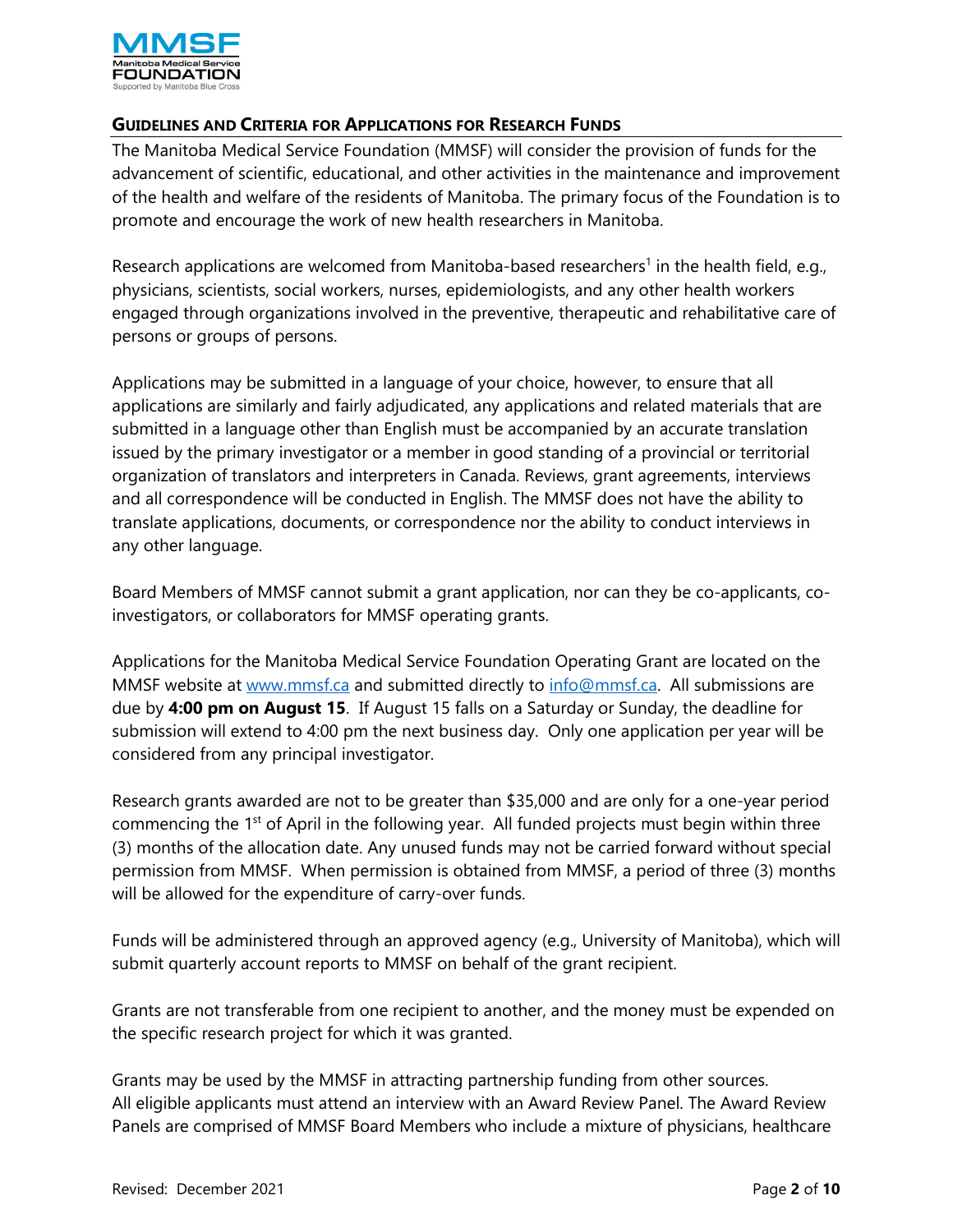

workers, scientists, as well as individuals who are not scientists or in a healthcare profession. Interviews are scheduled in October of the competition year. During the interview, applicants will be required to give a summary of their project followed by answering questions from the panel. The panel will evaluate, and grade applications based on a category and project point scale. Recommendations for funding will be made to the Board of Directors for final approval by the Awards Assessment Committee based upon panel scoring and availability of funds. Decision letters will be sent to all applicants following the December Board meeting.

The highest priorities for funding will be given to New Researchers<sup>2</sup> applying for meritorious projects. Established Researchers<sup>3</sup> applying for support of a project will only be eligible to apply should they meet the requirements included in the Experienced Researcher<sup>4</sup> definition. All other Established Researchers are not eligible to apply.

Applications for a second year of support by MMSF will not be accepted. Applicants are expected to approach other granting agencies for continuing support.

Bridge funding will be considered prior to the initiation of major funding by a national granting agency provided such funding is of no more than six (6) months duration and does not exceed 50% of the annual cost requirement of the project.

No principal investigator (PI) will be eligible for funding if a MMSF research operating grant has been previously awarded to that individual as a PI. The only exception are Residents and Clinical Fellows<sup>6</sup> who have received an operating grant, as they shall subsequently be eligible to apply for an operating grant when they become an independent researcher.

Residents and clinical fellows are eligible to apply for operating grants. However, to be eligible to apply in their final year of a training program they are required to provide a letter of support from their supervisor and department head assuring that salary funding support is in place for the duration of the granting term.

Postdoctoral fellows (post PhD), research associates, and research affiliates are not eligible to apply.

# **LEGEND (DEFINITIONS)**

Most definitions have been adapted from the Canadian Institutes of Health Research.

<sup>1</sup>Manitoba-Based Researchers. To qualify as a Manitoba-based researcher, the principal investigator must maintain status as a resident of Manitoba.

<sup>2</sup>New Researcher: Researchers who are within five (5) years of establishing themselves as an independent researcher<sup>6</sup>. These may include Residents and Clinical Fellows (Residents and Clinical Fellows are not required to have an academic or research appointment). The MMSF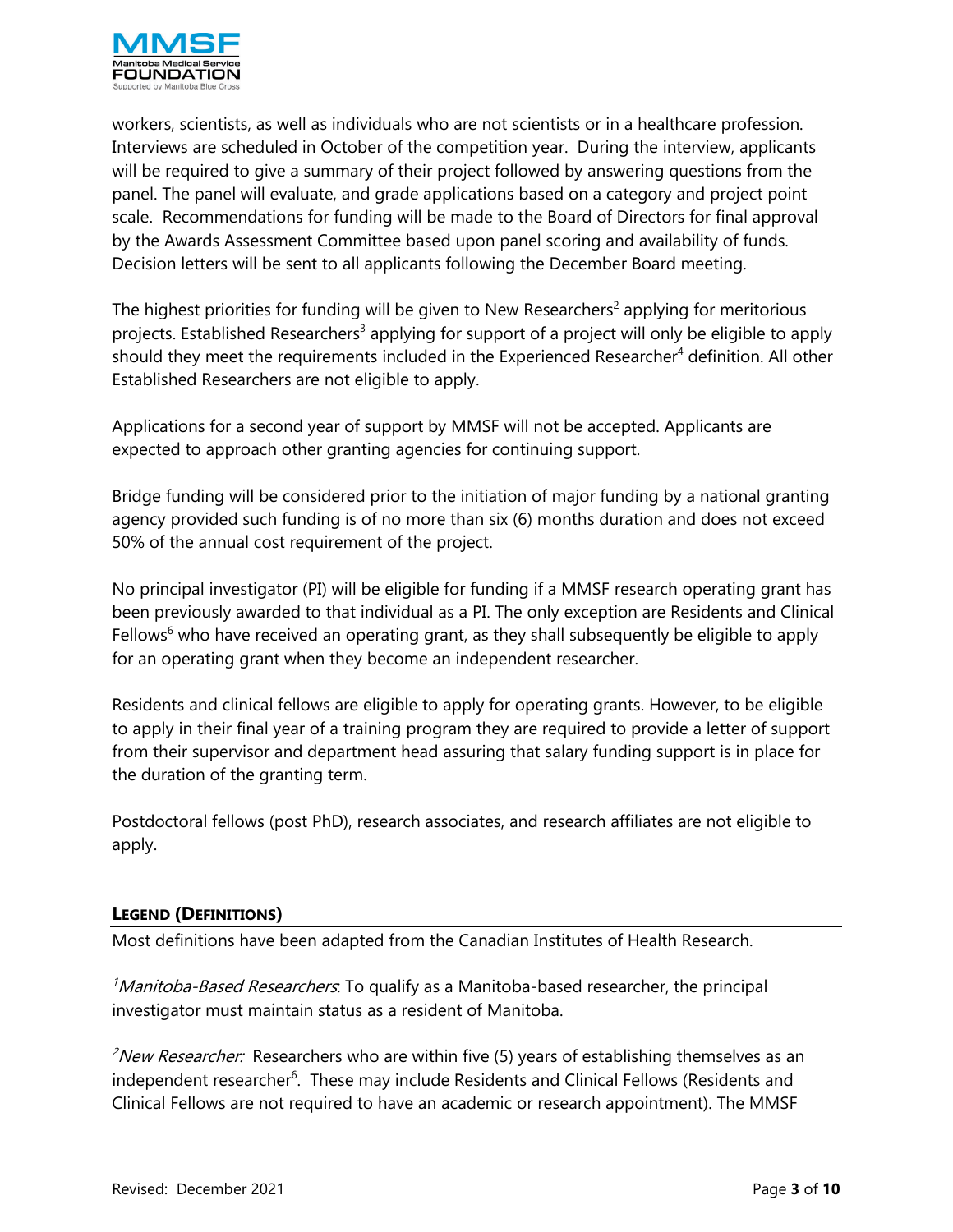

defines the start of the five (5) years to begin when the applicants received their first appointment at an academic institution<sup>7</sup> in any province or country.

<sup>3</sup> Established Researcher: Researchers who are beyond five (5) years of establishing themselves as an independent researcher.

*<sup>4</sup>Experienced Researcher:* Established researchers who conduct additional training (e.g., MSc or PhD) will be eligible as an experienced researcher contingent upon being within five (5) years from the completion date of their new training and the application being research in the area of the new training.

 ${}^{5}$ Residents and Clinical Fellows: Are individuals who are enhancing their research skills through actual involvement in research and who work under the formal supervision of an independent researcher. For example: a postgraduate-health professional degree fellow (e.g. in nursing, physiotherapy, medicine, dentistry) at an academic institution or research institution<sup>8</sup>. This list of examples is not exhaustive. Applicants are encouraged to communicate with MMSF.

 $\delta$ Independent Researcher: An individual who:

- **Example 1** is autonomous regarding their research activities; and
- has a Manitoba academic appointment which:
	- $\cdot$  must commence by the effective date of funding; and
	- $\cdot$  allows the individual to pursue the proposed research project, to engage in independent research activities for the entire duration of the funding, to supervise trainees, and to publish the research results; and
	- $\cdot$  obliges the individual to conform to institutional regulations concerning the conduct of research, the supervision of trainees, and the employment conditions of staff paid with MMSF funding.

Note: An individual who meets the above requirements but is also a "Resident/Clinical Fellow" as defined below, is considered an "independent researcher" by MMSF provided that:

- the research proposal covers only areas of investigation for which one is deemed to be an independent researcher; and
- one can demonstrate in the application to MMSF that one will have sufficient time to devote to the proposed research.

In these cases, the individual must attach a description of their area of study to the application.

 $7$ Academic Institution: An institution dedicated to education and research; and which grants academic degrees.

 $\beta$ Research Institution: An institution dedicated to conducting research.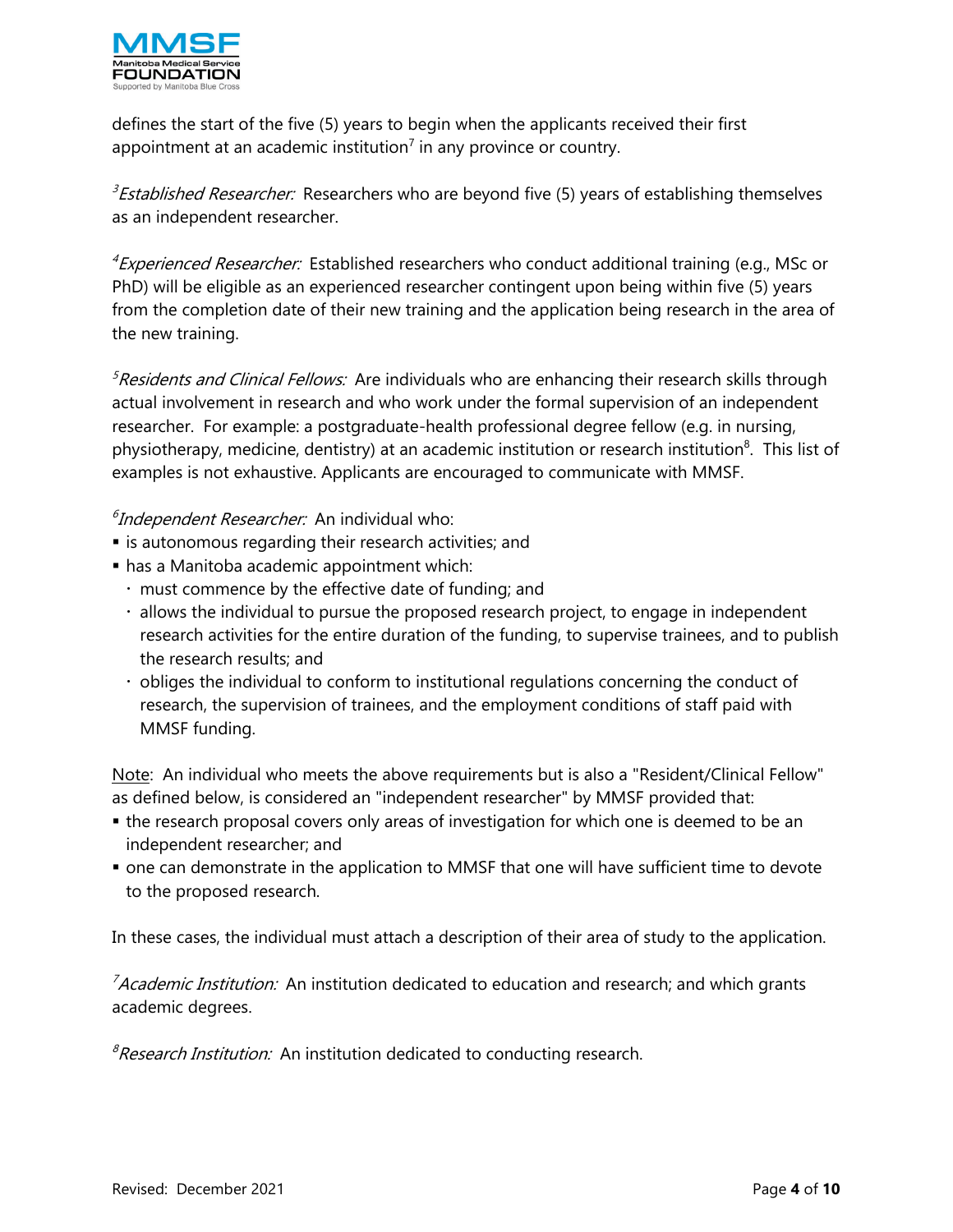

# **RATING GUIDELINES**

| <b>Categories</b>                               |                                                                                                      |                                                                                   |         |                             |              |                                   |             |
|-------------------------------------------------|------------------------------------------------------------------------------------------------------|-----------------------------------------------------------------------------------|---------|-----------------------------|--------------|-----------------------------------|-------------|
|                                                 | New Researcher – with less than \$100,000 of funds annually available for research<br>A <sub>1</sub> |                                                                                   |         |                             |              |                                   |             |
|                                                 |                                                                                                      | from competitive grants.                                                          |         |                             |              |                                   |             |
| A <sub>2</sub>                                  |                                                                                                      | New Researcher – with more than or equal to \$100,000 of funds annually available |         |                             |              |                                   |             |
|                                                 |                                                                                                      | for research from competitive grants.                                             |         |                             |              |                                   |             |
| A <sub>3</sub>                                  |                                                                                                      | Experienced Researcher – with less than \$100,000 in funds annually available for |         |                             |              |                                   |             |
|                                                 |                                                                                                      | research from competitive grants.                                                 |         |                             |              |                                   |             |
| A4                                              |                                                                                                      | Experienced Researcher – with more than or equal to $$100,000$ in funds annually  |         |                             |              |                                   |             |
|                                                 |                                                                                                      | available for research from competitive grants.                                   |         |                             |              |                                   |             |
|                                                 | B                                                                                                    | A grant application with quality insufficient to consider funding.                |         |                             |              |                                   |             |
|                                                 |                                                                                                      | <b>Category Point Scale</b>                                                       |         | <b>Project Point Scale</b>  |              | <b>Communications Point Scale</b> |             |
|                                                 |                                                                                                      |                                                                                   |         |                             |              | (Kerry Bittner Award Qualifier)   |             |
| A <sub>1</sub>                                  |                                                                                                      | 25 Points                                                                         | Level 1 | Excellent                   | 16-20 Points | Excellent                         | 9-10 Points |
| A <sup>2</sup>                                  | 20 Points                                                                                            |                                                                                   | Level 2 | Very Good                   | 11-15 Points | Very Good                         | 7-8 Points  |
| A <sub>3</sub>                                  | 20 Points                                                                                            |                                                                                   | Level 3 | Good                        | 6-10 Points  | Good                              | 5-6 Points  |
| A4                                              | 15 Point                                                                                             |                                                                                   | Level 4 | Acceptable                  | 1-5 Points   | Acceptable                        | 3-4 Points  |
| B                                               | 0 Points                                                                                             |                                                                                   | Level 5 | <b>Insufficient Quality</b> | 0 Points     | Poor                              | <3 Points   |
| Total                                           |                                                                                                      |                                                                                   |         | <b>Total</b>                |              | <b>Total</b>                      |             |
| (Shaun Lamoureux Overall Award Qualifier) TOTAL |                                                                                                      |                                                                                   |         |                             |              |                                   |             |

# **CONDITIONS FOR FUNDING**

- 1. Grantees are required to submit a final report within six (6) months of completion of the project.
- 2. Any changes required in the method of fund disbursement must first be approved by MMSF.
- 3. Personnel whose salary is wholly supported by MMSF for specific projects must not be employed in any other research projects. MMSF does not provide salaries for the principal investigators but may provide salary for support staff.
- 4. Equipment purchased by a MMSF grant becomes the property of the sponsoring agency, (e.g., University of Manitoba), and not the individual researcher. Applications made for equipment costs are only considered favorably when no other similar equipment is available for use by the applicant in the work area. The cost of equipment is not to exceed 50% of the annual grant awarded.
- 5. Travel expenses will be made available only in special circumstances. Allowable expenses include field trips for the collection of specimens or the use of facilities away from the usual location of research. Attendance at conferences, meetings and symposia will not be funded.
- 6. Any publications arising from the grant should acknowledge the source of funding and copies of publications should be forwarded to MMSF.
- 7. Publication costs are not eligible for grant funding.
- 8. Institutional costs are not eligible expenses for grants and awards funding.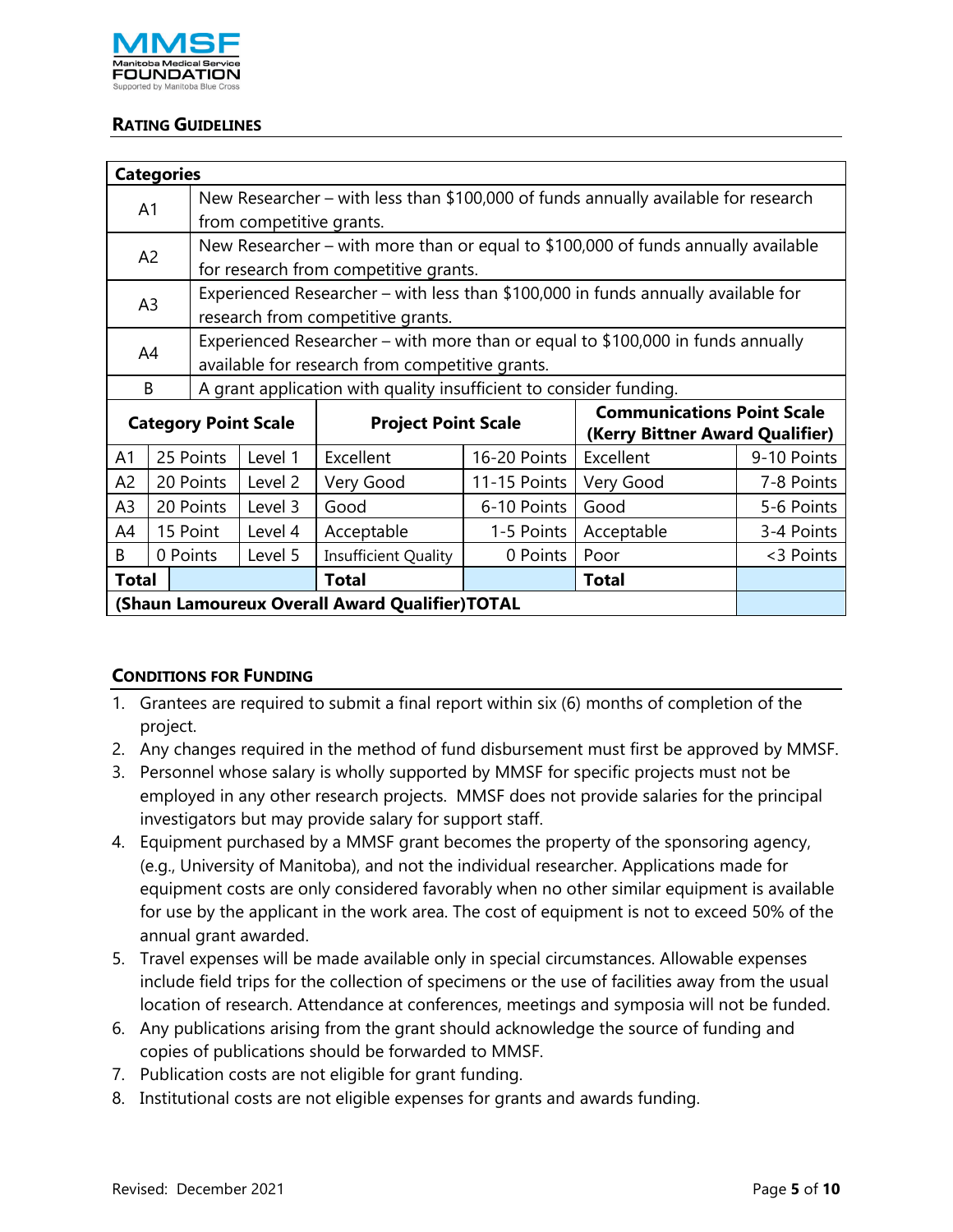

9. Failure to comply with the conditions governing the grant may prejudice the continuation of funding.

# **POLICIES OF GRANT REVIEW**

In selecting people to participate in conducting external peer reviews of grant applications or to serve on its Awards Review Panel and to serve on its Awards Assessment Committee, the MMSF looks for individuals who have experience, knowledge and are open-minded to make an efficient, effective and ethical evaluation. The MMSF engages external peer reviewers to assist in conducting a review of grant applications. Reviewers include peer reviewers, members of the MMSF Award Review Panels and members of the MMSF Awards Assessment Committee and are hereafter referred to as Reviewers. Elements of an ethical review are described below and together comprise the Policies of Grant Review.

# **Confidentiality of Information**

- 1. Reviewers must treat both the material that they review, and any documents and discussions related to their assessment as strictly confidential.
- 2. Reviewers must not discuss with applicants, or anyone outside of the committees or MMSF, any information relating to the review of a specific application or offer opinions on the chances of success or failure.
- 3. Reviewers must not disclose information about grant applications or award nominations.
- 4. Reviewers must not discuss the names of the applicants, the recommendations, nor any comments made by other Reviewers during meetings.
- 5. All materials related to the review process must be kept by Reviewers in a secure manner to prevent unauthorized access.
- 6. Materials must be transmitted using secure carriers and technologies. Any loss or theft of these materials must be reported to MMSF immediately.
- 7. When materials are no longer required, all material related to applications and their review must be returned to MMSF for retention or destruction or be securely filed or destroyed by the Reviewer.

Applicants must not contact Reviewers, including the Chair, or any MMSF Directors, regarding the status of their application (ratings, rank within committee, etc.) at risk of disqualification. All requests for information on an application or a review should be referred to the MMSF Executive Director.

External peer reviews may be shared with the applicant if permission has been granted by the Reviewer. MMSF will not edit the external peer reviews provided. The identity of the external peer reviewer will not be revealed to the applicant unless written permission has been provided by that Reviewer.

Applicants, external peer reviewers and MMSF panel and committee members are hereby advised that while the review process is intended to remain confidential, and discussions and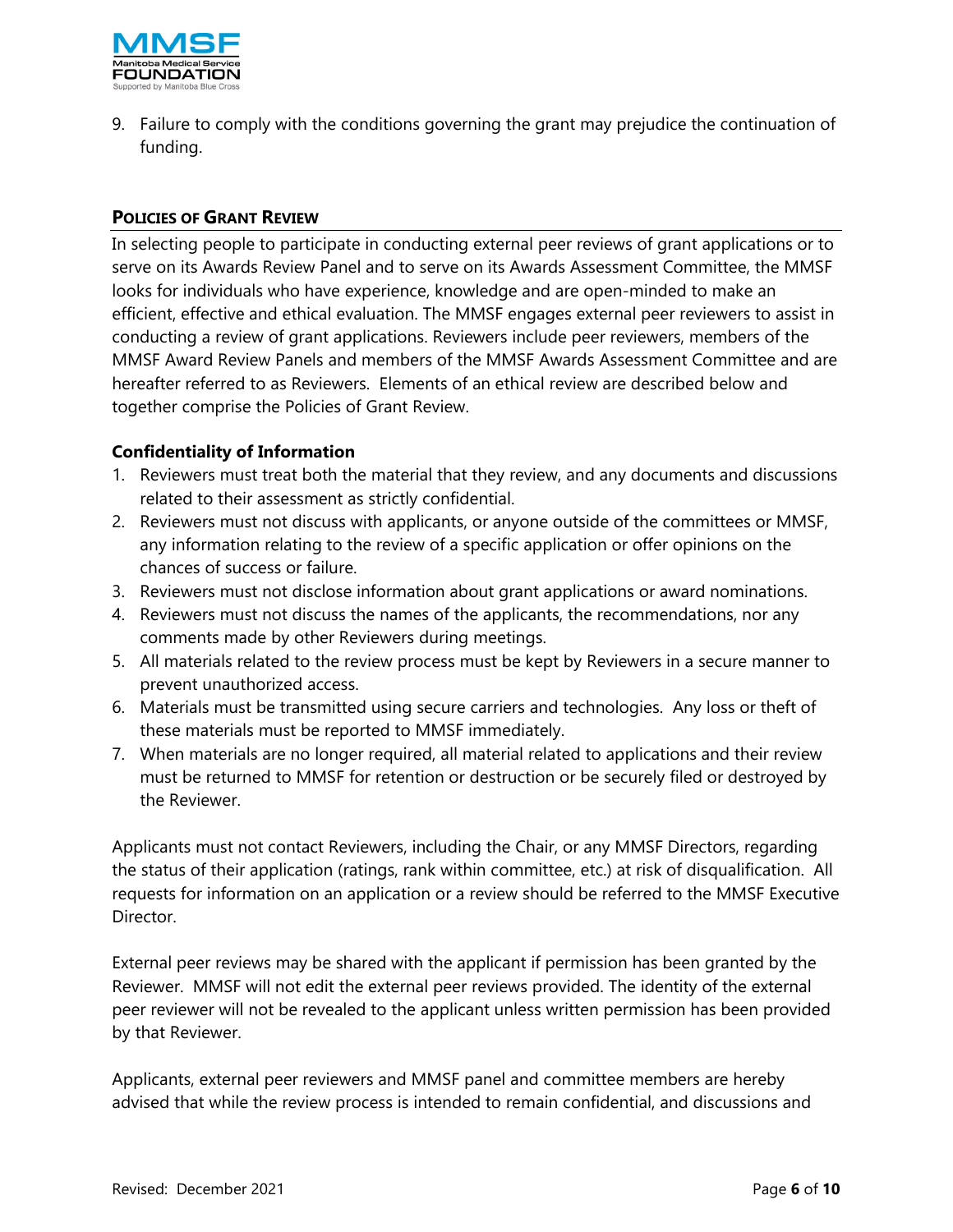

disclosure of information are intended to be restricted, MMSF cannot guarantee the confidentiality and security of either the application or review material.

# **Conflict of Interest**

A conflict of interest (COI) is a conflict between a person's duties and responsibilities about the MMSF Operating Grant Application or award review process, and that person's private, professional, business or public interests. Some factors to consider when determining if a conflict of interest exists in the review of an application are:

- a) Potential for professional or personal benefit
- b) Level of leadership or immediate authority over the candidate
- c) Professional or personal proximity to the competition or application being reviewed, or to the applicant
- d) Direct or indirect financial interest in a competition or application being reviewed
- e) MMSF board members are not permitted to be principal investigator, co-applicants, coinvestigators, or collaborators on operating grants

No Reviewer with a conflict of interest may participate in the review of an application. A Reviewer is considered to have a conflict of interest with an application if they meet any of the following criteria:

- a) has collaborated, been a co-applicant or published with the applicant, within the last five years (exception will be made for funded networks designed to increase partnerships among disciplines or institutions, and thematic research)
- b) has been a student or supervisor of the applicant within the last ten years
- c) is a friend or applicant's relative
- d) has had long-standing scientific or personal disagreements or disputes with the applicant
- e) can gain or lose financially from the outcome of the application (e.g., holds stock in the company of an industry partner or a competitor outside of a mutual fund); or
- f) for some other reason feels that they cannot provide an objective review of the application.

MMSF must make every effort to ensure not only that its decisions are fair and objective, but also that they are seen to be so. Any otherwise eligible reviewer may be considered for providing an external peer review or serving on the Awards Review Panel or Awards Assessment Committee unless they:

- a) have disclosed a potential conflict of interest about the competition to be reviewed, and has been determined to be in material conflict of interest in regard to the competition, by MMSF's Executive Director or their delegate, or
- b) are a Principal Investigator on an application to be reviewed by the Awards Assessment Committee.

The above COI criteria would not usually be considered a COI with a collaborator named in the grant application, as the MMSF adjudication is with the principal applicant. However, in selected submissions there may be a potential conflict of a reviewer with a collaborator of the application which would be considered substantive. In this situation, or if there is uncertainty, the reviewer should promptly notify the grant administrator or MMSF Executive Director.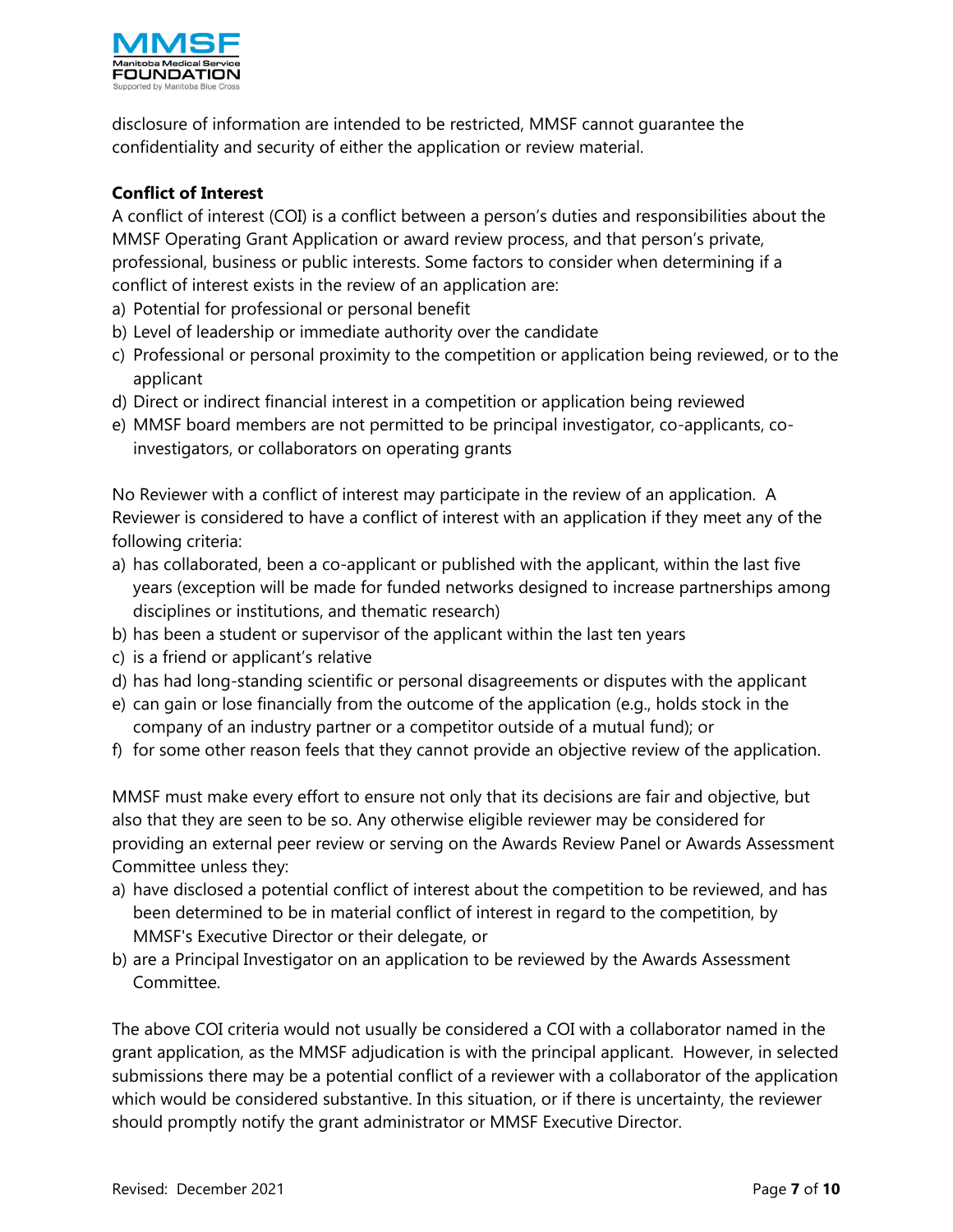

All Reviewers are subject to the same conflict of interest guidelines. It is the responsibility of the individual Reviewer to identify and notify MMSF of any potential conflict of interest, in a timely manner after the request for participation of the Reviewer has been made. MMSF Executive Director or Assistant Executive Director and the Chair of the Awards Review Panel are responsible for resolving areas of uncertainty before and/or during the interview. All Reviewers must read and agree to abide by the MMSF Policies of Grant Review prior to viewing any application information. By agreeing to act as a Reviewer and to perform a review, it is deemed that the Reviewer has read and is in agreement with the MMSF Polices of Grant Review.

#### **Fairness**

Success of the review system is critically dependent upon the willingness and ability of all Reviewers to be fair and reasonable; to exercise rigorous scientific judgment; and to understand, and consider, in a balanced way, the context of each application. MMSF does not take responsibility for the content of the external reviewer. An applicant will not accept that a review is fair if it contains comments that could be construed as sarcastic, flippant, arrogant, or inappropriate in any way. Conversely, a constructive review, which includes helping an applicant by pointing out deficiencies, and/or suggestions for improvement, will help to convince each applicant of a fair and useful assessment.

#### **MENTORSHIP**

#### **What is mentoring?**

Mentoring is most often defined as a professional, personal developmental relationship in which a more experienced or knowledgeable person (the mentor) assists a less experienced or knowledgeable person (the mentee) in developing specific skills and knowledge that will enhance the less-experienced person's professional and personal growth. The mentor may be older or younger but should have a certain area of expertise. It is a learning and development partnership between someone with vast experience and someone who wants to learn. MMSF's intention for the mentoring process is that the mentor should be an expert in the research area, successful in grant funding and generous regarding time allocation to the grant review process. The mentor should help the mentee to express their approach in a way that will answer reviewers' queries as to focus, scientific feasibility and interpretability of results. The mentor can also assist in the identification of and the means to address the common problems seen in grants from new investigators (too broad/lack of focus; lack of clarity between the projects to be funded by the current grant and others held by the PI; lack of a clear statement linking hypotheses, projects, deliverables and intended interpretation). MMSF's request for formal or structured mentoring is intended to take mentoring to the next level and aims to expand its usefulness and learning value. Additionally, multiple mentors can be helpful because having more than one mentor may widen the knowledge of the person being mentored, as different mentors may have different strengths.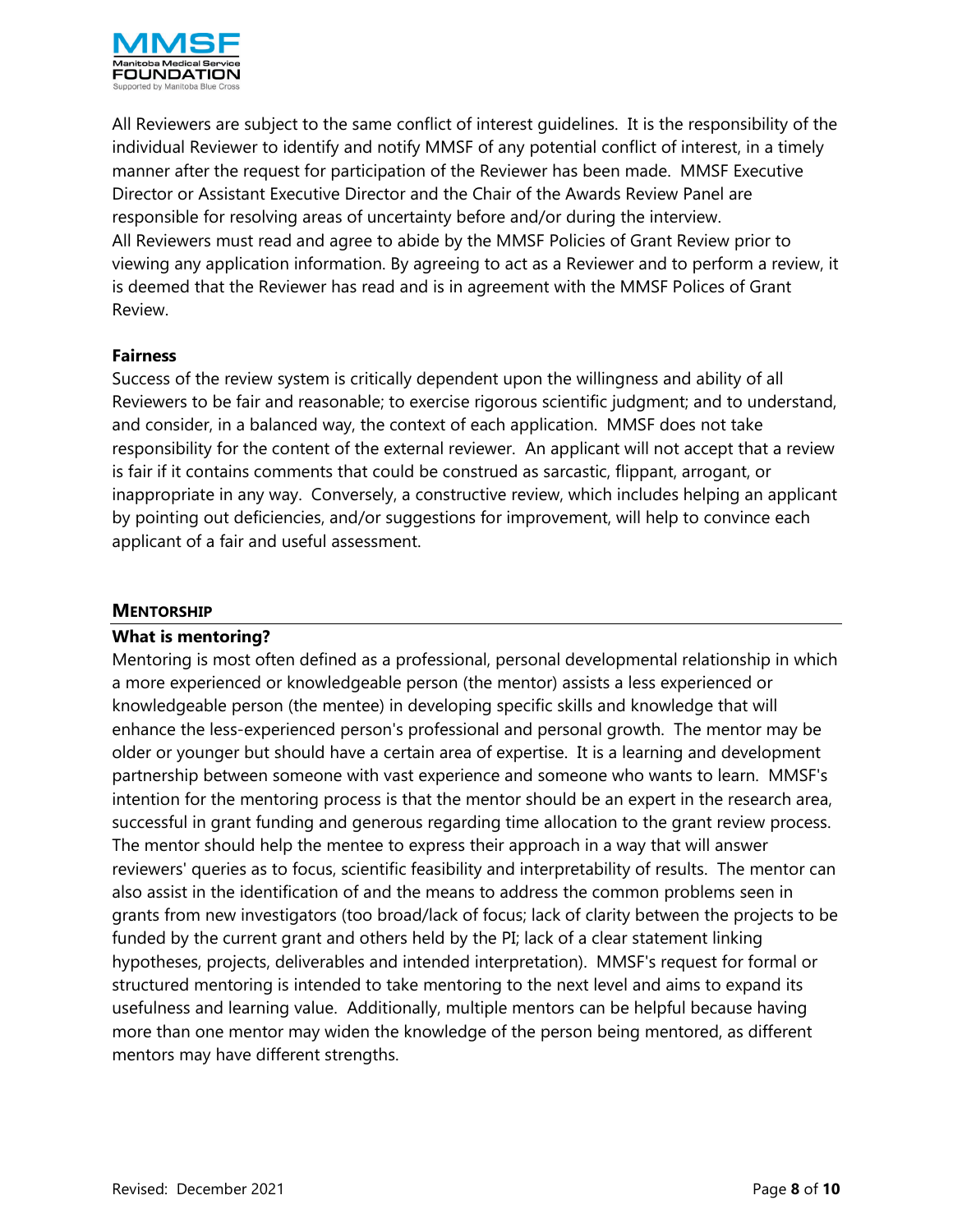

### **What are the benefits of mentoring?**

Mentoring benefits research program planning and research program development, grant application submissions and the development of career/research goals for the mentee. At the grant submission stage, mentors enhance grant success for the mentee through anticipating reviewers' queries, addressing the feasibility of the approach/research plan in the new investigator's lab and using the page limit well, through good focus and communication skills. By enlisting mentors at the research project stage, new investigators can speed quickly over the bumps and cut through unnecessary work. Mentors can assist in explaining and navigating day to day tasks and eliminating unnecessary roadblocks. Mentors can help the mentee to streamline processes and to get things done more quickly, efficiently, and effectively.

#### **What is a mentor?**

A person who helps to guide the mentee's career, through support, feedback, providing perspective and advice as needed. A mentor can assist in the building of networks and the avoidance of problems.

# **Qualities of a good mentor**

Relevant work experience, role model for career success (especially at writing grants), enthusiastic, being a good listener, patient, provides a long-term perspective, honest, and commitment to spend time as a mentor.

### **How to identify and work with a mentor**

- Connect with an established, high quality individual who the mentee can identify with, about career path development (basic scientist/clinician)
- Establish and set short and long-term goals (grants, papers, students, post doctoral fellows, meeting etc.)
- Decide the frequency of meetings; bi-monthly, yearly, informally over coffee, lunch etc.
- **by Department Head**
- Inform Department Head and get approval of a selected mentor by the Department Head
- Establish realistic goals and expectations annually for performance review
- Keep track of personal success and failures and revisit to ensure plan is on track
- Develop informal meetings of mentor, mentee, and Department Head to discuss career progression and development of research program
- **Correct path with appropriate remediation as required**

# **Grant Writing**

Grant writing is a learned skill that develops over time. Mentors may provide guidance and feedback when it comes to preparing your application submission to granting agencies. Also, attending a class or course in grant writing may be useful prior to submitting your application to a granting agency.